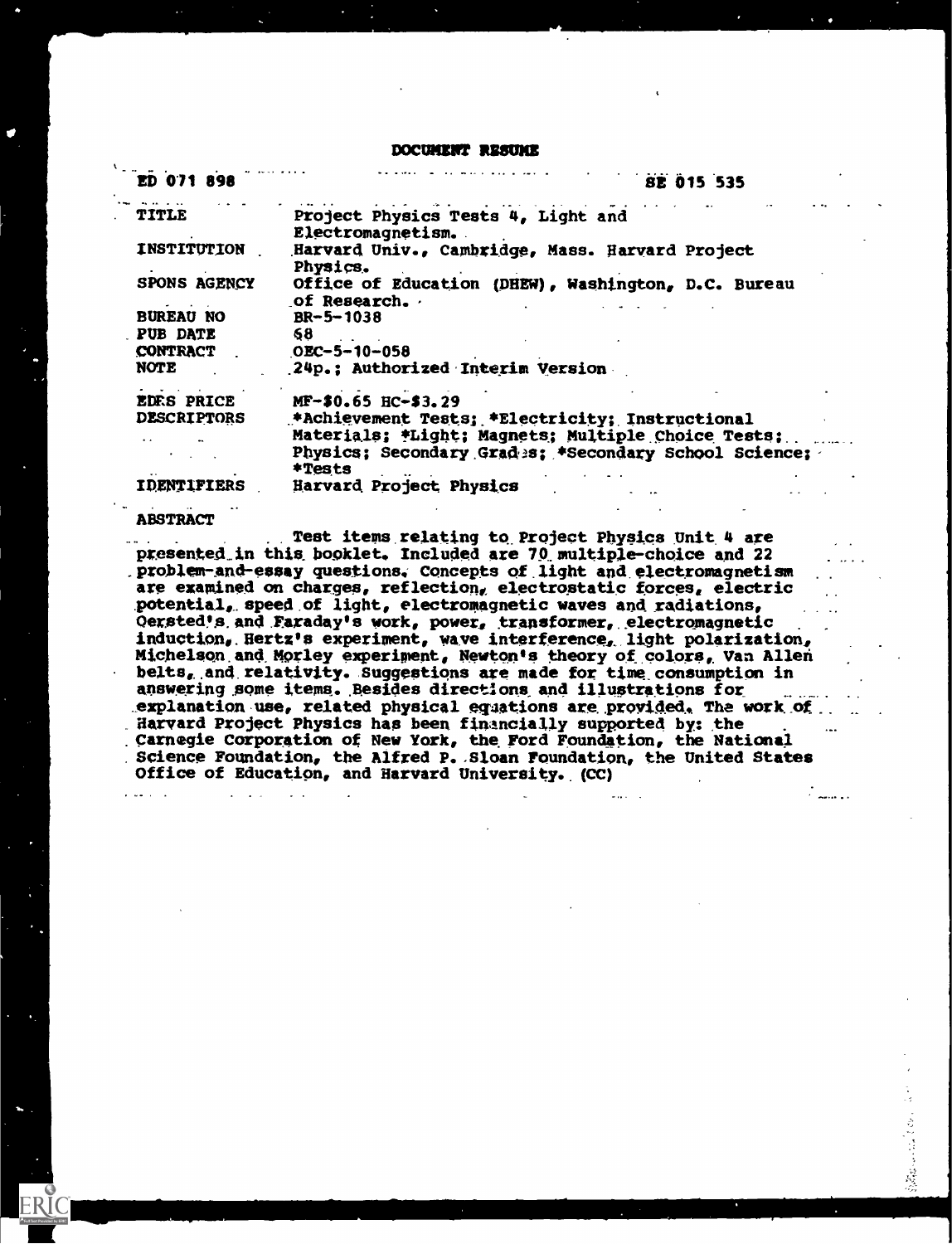ED 071898

US BEPARTMENT UT FINALLY AS BELOCATION A WELFARE<br>
SPICE OF EDUCATION<br>
THIS DOCUMENT HAS BEEN REPRO<br>
THE PENSON OR OR ON THE PENSON OR OR ON THE PENSON OR ORGANIZATION ORIG<br>
INATING IT POINTS OF VIEW OR OPIN<br>
INATING IT POI



# Taken From 322 LONGFELLOW

## Light and Electromagnetism



An Introduction to Physics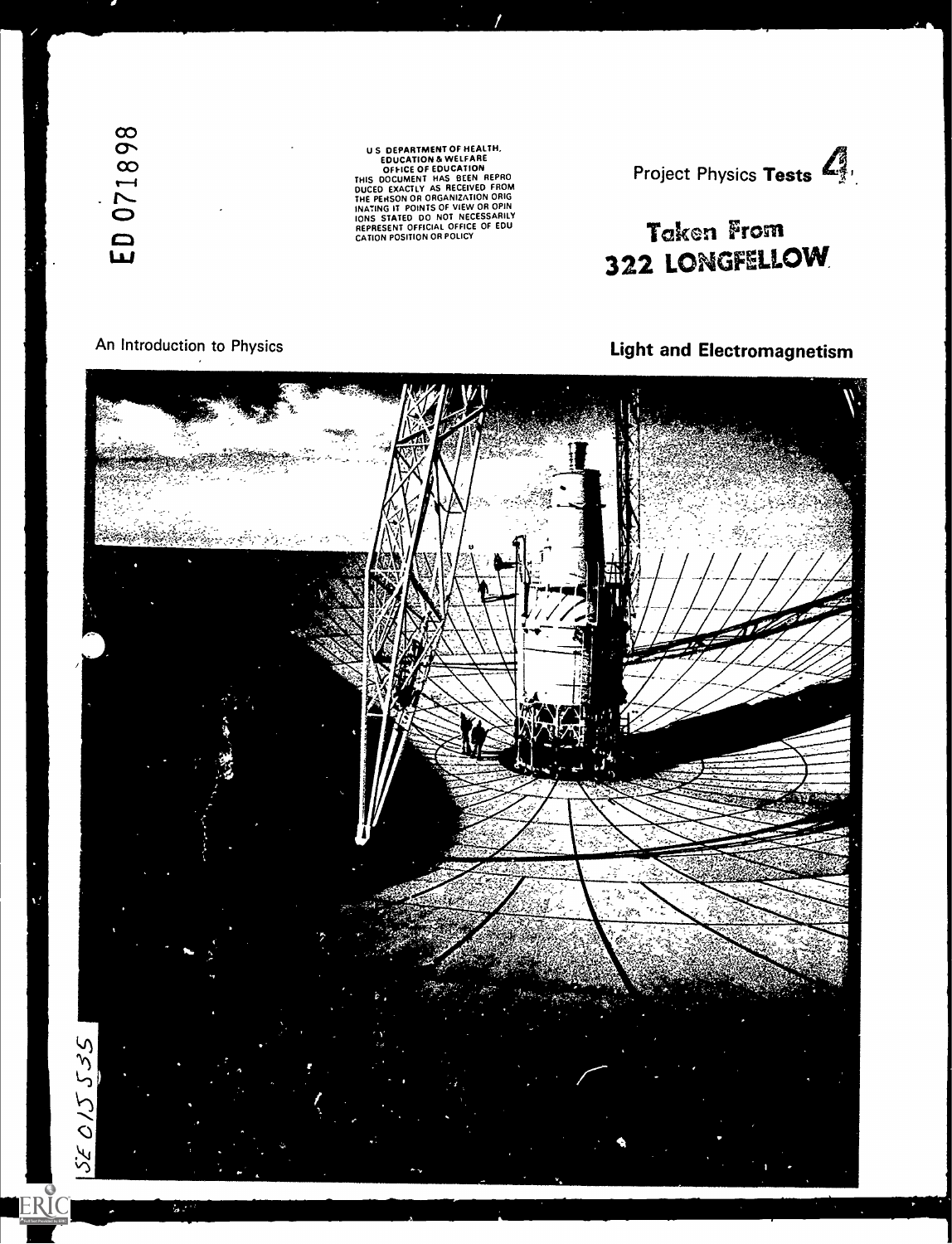Cover picture: (Close-up view of the 210 foot-in-diameter tracking and communication antenna, Goldstone, California). Courtesy of Jet Propulsion Laboratory, California Institute of Technology and National Aeronautics and Space Administration.

This test is the authorized interim version of one of the many instructional materials being developed by Harvard Project Physics, including text units laboratory experiments, and teacher guides. Its development has profited from the help of many of the colleagues listed at the front of the text units.

Copyright  $©$  1968, Project Physics Incorporated.

Copyright is claimed until December 31. 1968. After December 31, 1968, all portions of this work not identified herein as the subject of previous copyright shall be in the public domain. The authorized interim version of .he Harvard Project Physics course is being distrib uted at cost by Holt, Rinehart and Winston. Inc. by arrangement with Project Physics Incorporated, a non-profit educational organization.

All persons making use of any part of these materials are requested to acknowledge the source and the financial support given to Project Physics by the agencies named below, and to include a statement that the publication of such material is not necessarily endorsed by Harvard Project Physics or any of the authors of this work.

The work of 'Harvard Project Physics has been financially supported by the Carnegie Corporation of New York, the Ford Foundation, the National Science Foundation, the Alfred P. Sloan Foundation, the United States Office of Education and Harvard University.

Consult the Project Physics text for a partial list of the current and recent staff, consultants and advisory committee. (©)

Authorized Interim Version 1968-69

Distributed by Holt, Rinehart and Winston, Inc. New York, Toronto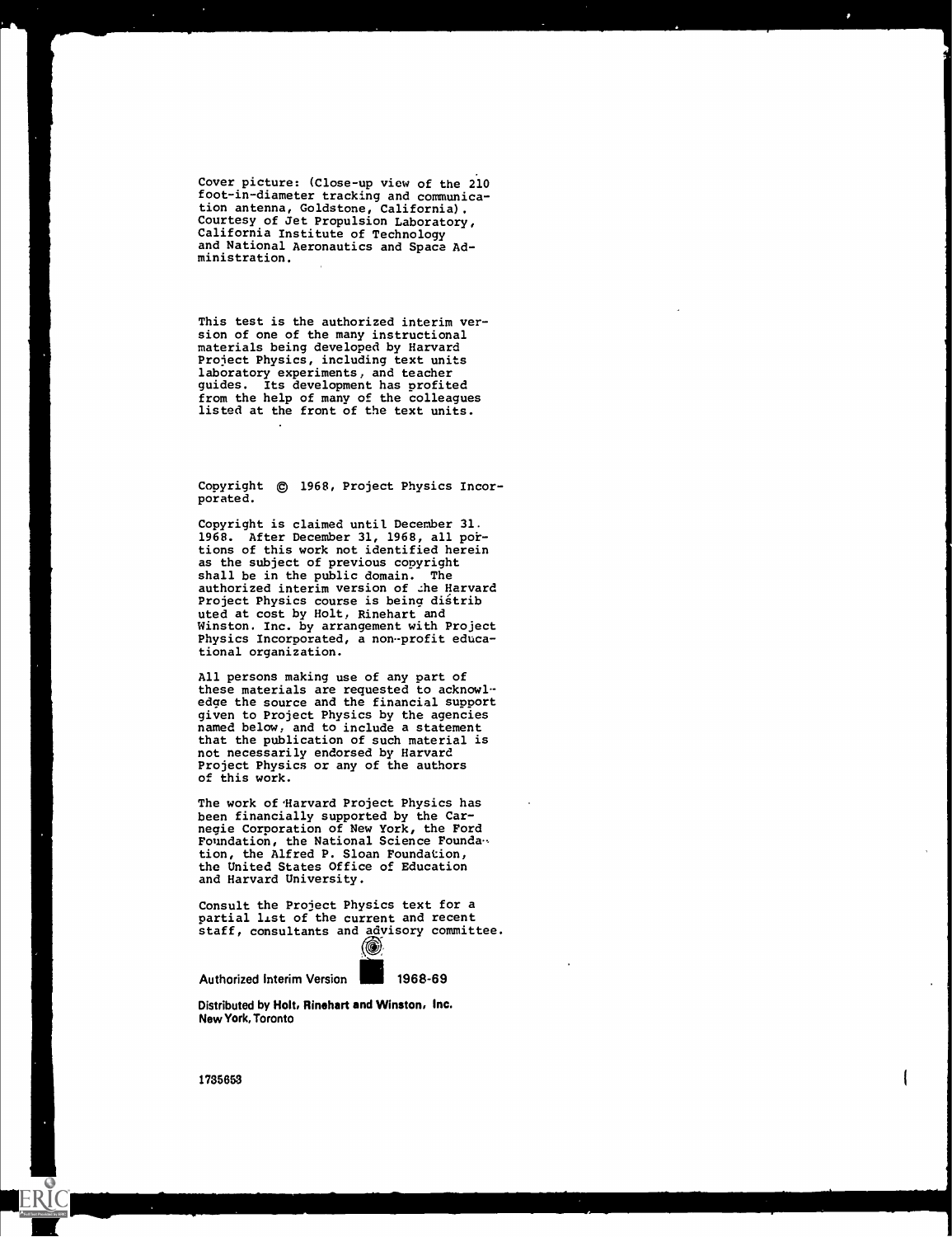## Test A

#### Directions

 $\lambda$ 

This test consists of fifteen multiple-choice questions and seven problem-and-essay<br>stions, divided into the number of seven II would be an according to the constant questions, divided into two groups. Answer ALL multiple-choice questions by marking the letter corresponding to the one best answer. Answer THREE of the problem-and-essay questions from Group One and ONE from Group Two. Spend about 15 minutes on the. multiple-choice questions, 5 minutes on each of the problem-and-essay questions from<br>Croup One and lower than Group One and 10 minutes on the problem-and essay question from Group Two.

NOTE: Equations that may be useful in this test are given below.

Equations:

v  $\mathbf{r}$  and  $\mathbf{r}$ 

ERIC

$$
F_{AB} = \frac{kq_Aq_B}{R^2}
$$
  

$$
v = f\lambda
$$
  

$$
P = IV = I^2R
$$

 $F = qvB$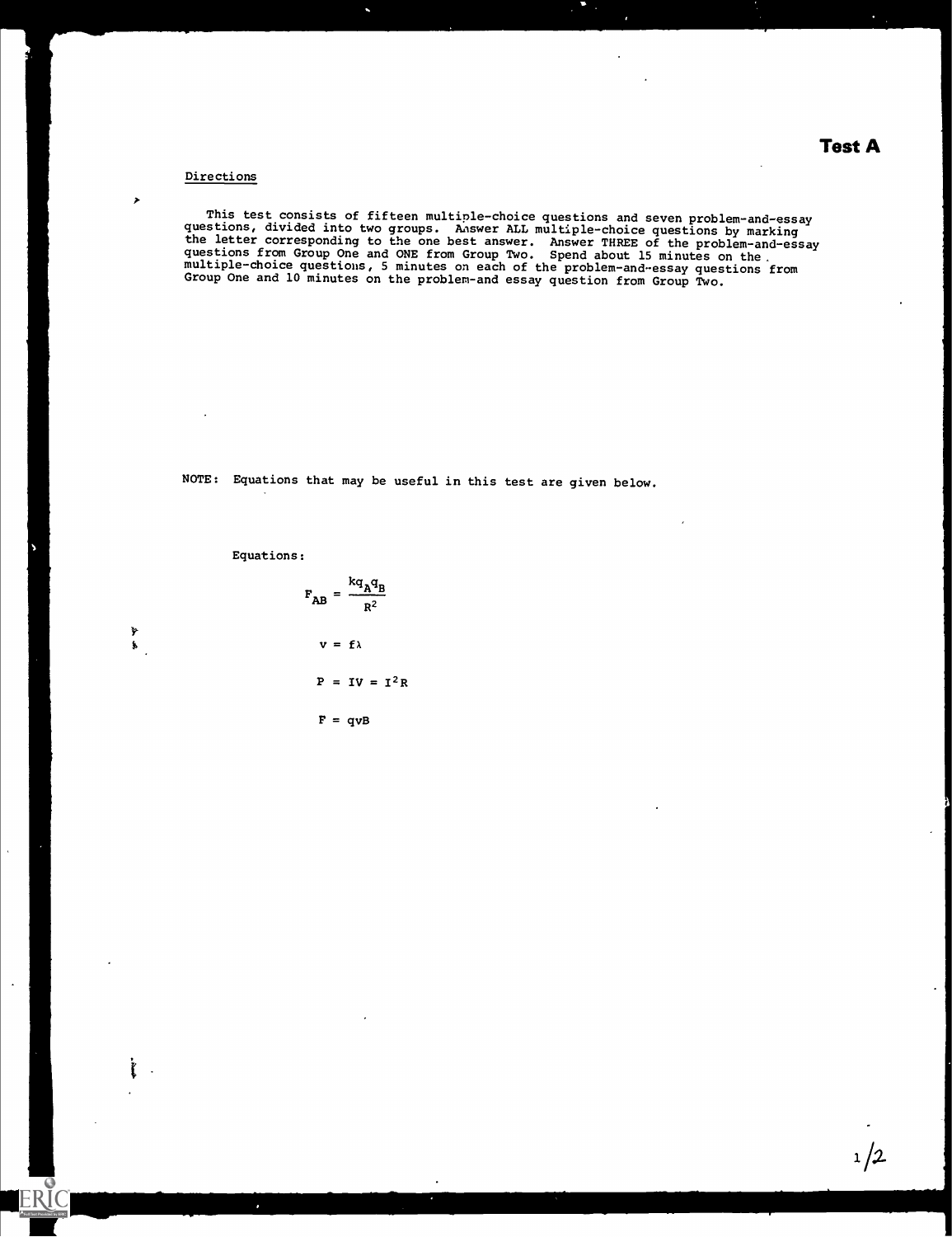3

たいこうしょう コミュロアクチャル

1. A person whose eyes are located at point P is looking into the mirror. Which of the numbered cards can he see reflected in the mirror?

- A. 1 and 4
- B.2 p,nd 3
- C. 1, 2 and 3 D. 1, 2, 3 and 4

 $P^{\bullet}$  | 1| MIRROR  $| \cdot |$ 4

2. A point charge  $+(Q_1)$  exerts an electrostatic force F on point charge  $+Q_2$ 3 centimeters away. If the charges are placed 6 centimeters apart, the magnitude of the electrostatic force  $+Q_1$  exerts on  $+Q_2$  w.11 be

- A. 4F
- B. 2F
- C. F
- D. F/2
- E. F/4

້ເ

3. A narrow beam of light emerges from a block of ordinary glass in the direction shown in the diagram. Which arrow in the diagram best represents the path of the beam within the glass?



4. Two spheres, A and B, are 4 meters apart. A charge of 2Q coulombs is distributed over sphere A and a charge of  $Q$  coulombs is distributed over sphere B. (See sketch.)



How does the magnitude of the force exerted by  $A$  or B compare with the magnitude of the force exerted by B on A?

- A. The force on A is 4 times the force on B.
- B. The force on A is 2 times the force on B.
- C. The force on A is the same as the force on B.
- D. The force on A is 1/2 the force on B.
- E. The force on A is 1/4 the force on B.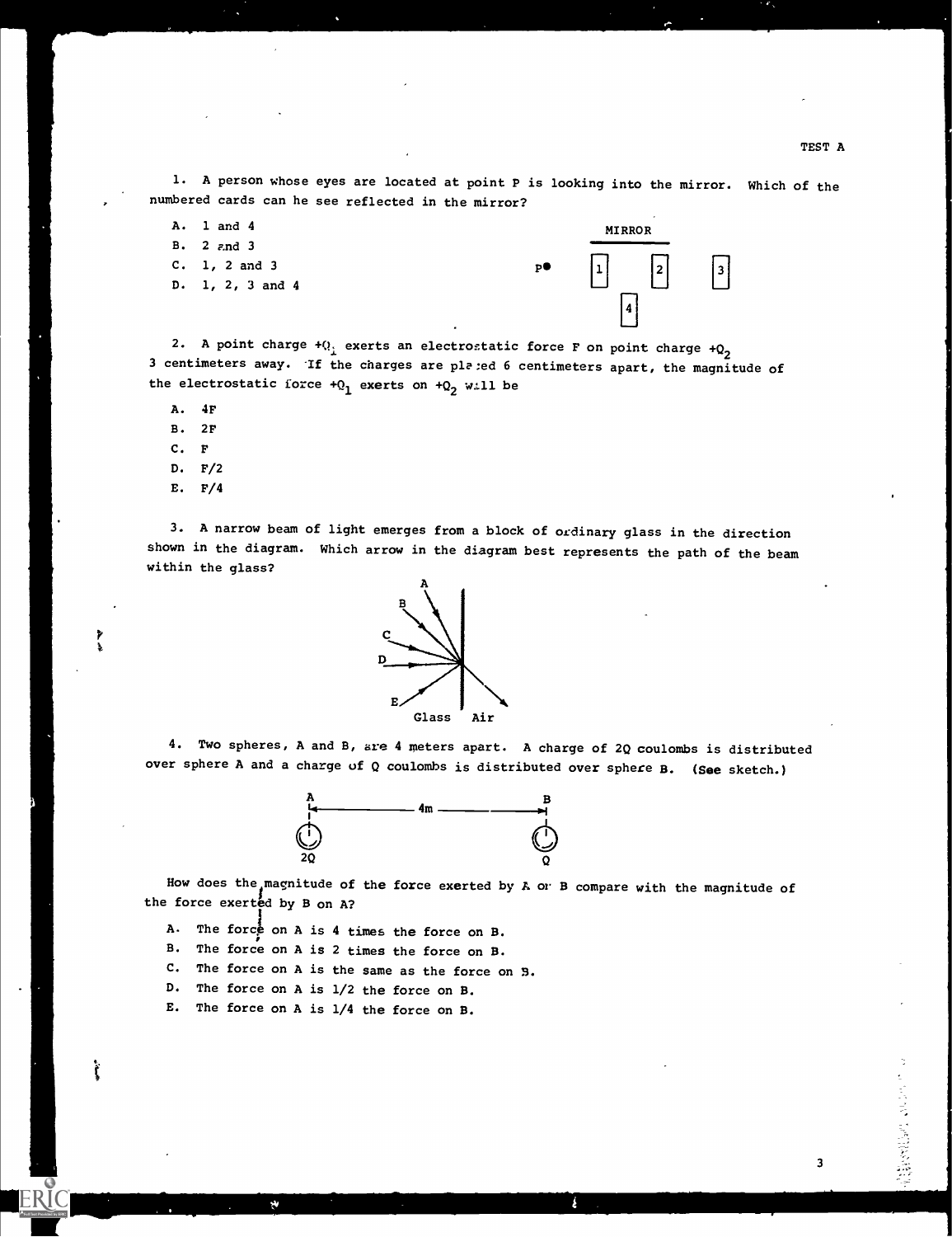TESTA

5. Which of the arrows indicates the direction of the electric field at point P due to the stationary charges  $+Q$  and  $-Q$ ?



 $+Q$   $\bullet$ 

6. The first definite evidence that light moves at a finite speed was found by

- A. Galileo.
- B. Romer.
- C. Huygens.
- D. Young.

7. In a vacuum, electromagnetic radiations such as radio waves, light, x rays and gamma rays have the same

- A. wave length.
- B. frequency.
- C. period.
- D. speed.
- E. amplitude.

8. Newton's synthesis of terrestrial and celestial mechanics incorporated the work of Kepler and Galileo. In a similar way, the work of Oersted and Faraday was incorporated in the syuthesis made by

- A. Ampère.
- B. Hertz.
- C. Maxwell.
- D. Gilbert.

9. The direction of the electric field in a plane electromagnetic wave is

- A. perpendicular to the magnetic field and in the direction of the wave's propagation.
- B. perpendicular to the magnetic field and perpendicular to the direction of the wave's propagation,
- C. parallel to the magnetic field.

10. Power is

A. work.

- B. electrical current.
- C. the rate of flow of electric charge.
- D. the rate of doing work.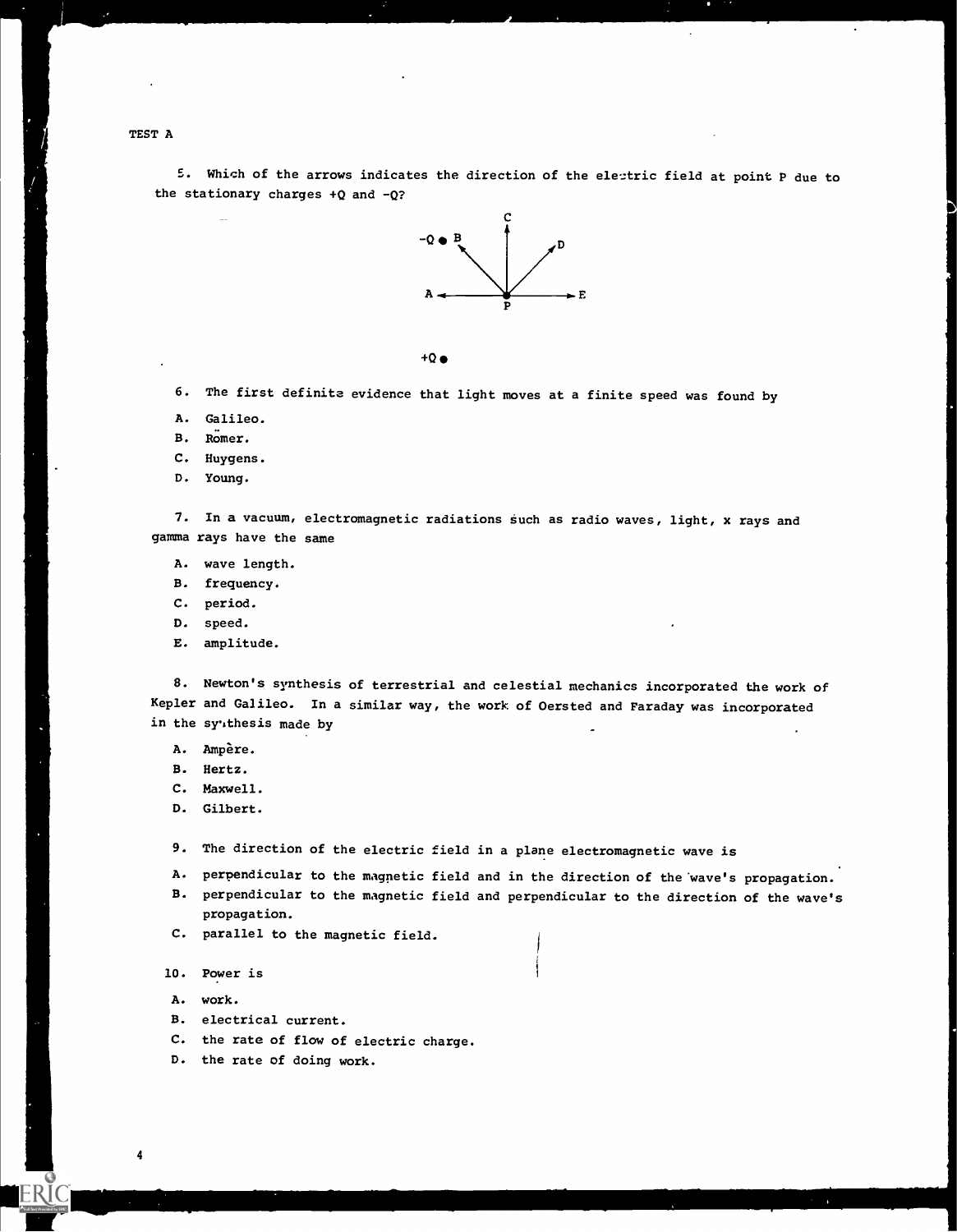- 11. A transformer changes
- A. electrical energy into mechanical energy.
- B. mechanical energy into electrical energy.
- C. high voltage dc to low voltage dc.
- D. low voltage ac to high voltage ac.
- 12. An example of electromagnetic induction is the
- A. magnetic field about a conductor carrying a current.
- B. force between a magnet and a wire carrying a current.
- C. production of a current in a wire owing to a changing magnetic field.
- D. force between two wires carrying electric currents.
- E. depositing of an element at the cathode of an electrolytic cell.

Questions 13, 14 and 15 list the names of scientists who made significant contributions to the study of electromagnetic phenomena. Select the statement that best describes a contribution of each of the scientists.

- A, Two current-carrying wires exert forces on each other.
- B. An electric field changing with time generates a magnetic field.
- C. An electric current exerts a force on a magnet.
- D. A magnetic field changing with time can cause a current to flow in a wire.

13. Maxwell

14. Ampere

ł

15. Faraday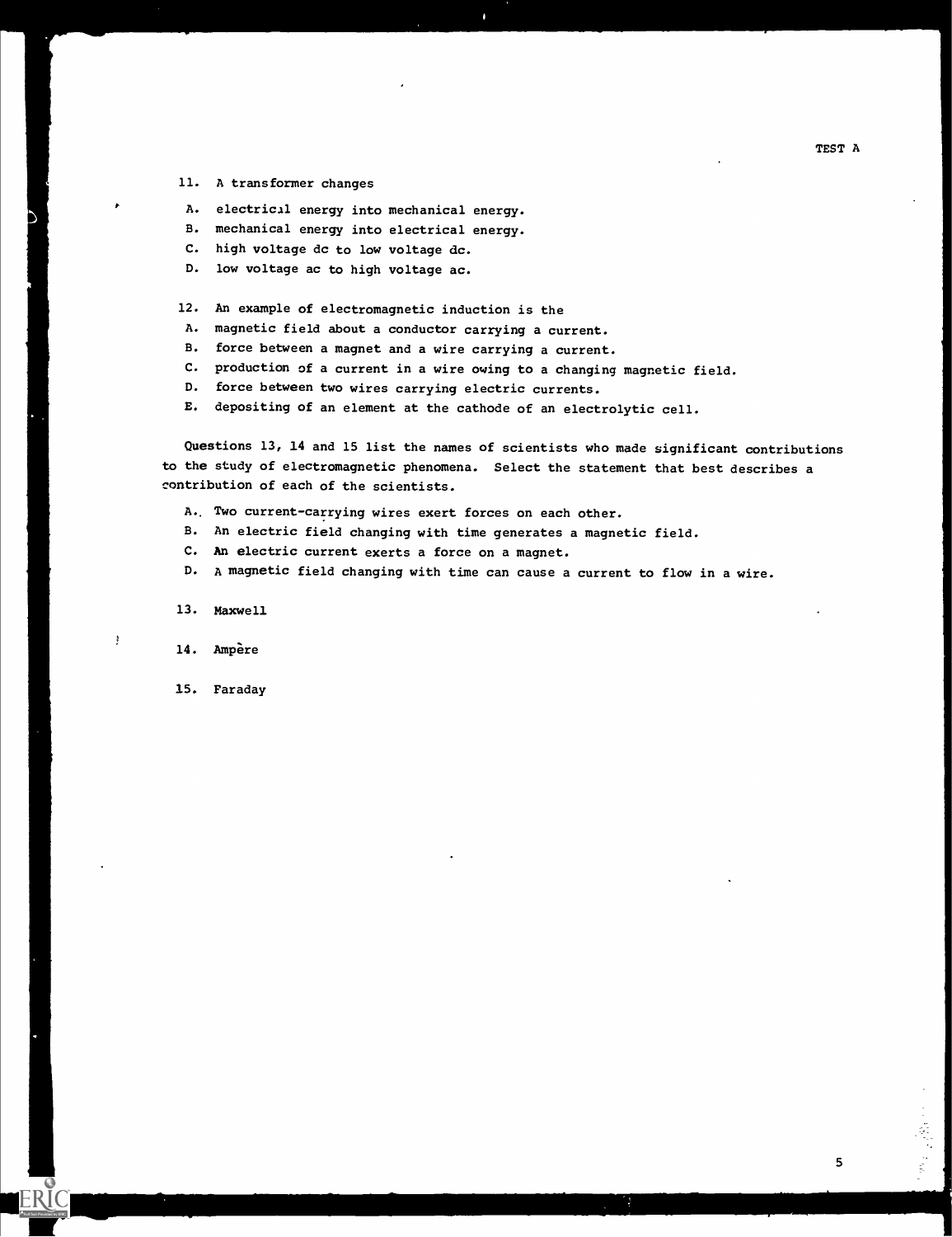#### PROBLEM-AND-ESSAY QUESTIONS

#### Group One

Answer THREE of the following five questions.

1. Explain how the results of Hertz's experiment supported Maxwell's theory of electromagnetism.

2. What is one of the predictions Maxwell made on the basis of his electromagnetic wave theory?

3. The starter motor in a car for a short time draws a fairly steady current of 100 amperes from a 12-volt battery to turn over the engine. How many watts of power does this represent?

4. Describe two examples of experimental evidence that support the contention that a magnetic field exists in the space around a current-carrying wire.

5. Consider two bodies with charges  $+Q$  and  $-Q$ , and a third body at P with charge  $+q$ , as shown in the diagrams below. In each of the diagrams draw an arrow at P pointing in the direction of the resultant force  $+q$  experiences due to  $+Q$  and  $-Q$ .



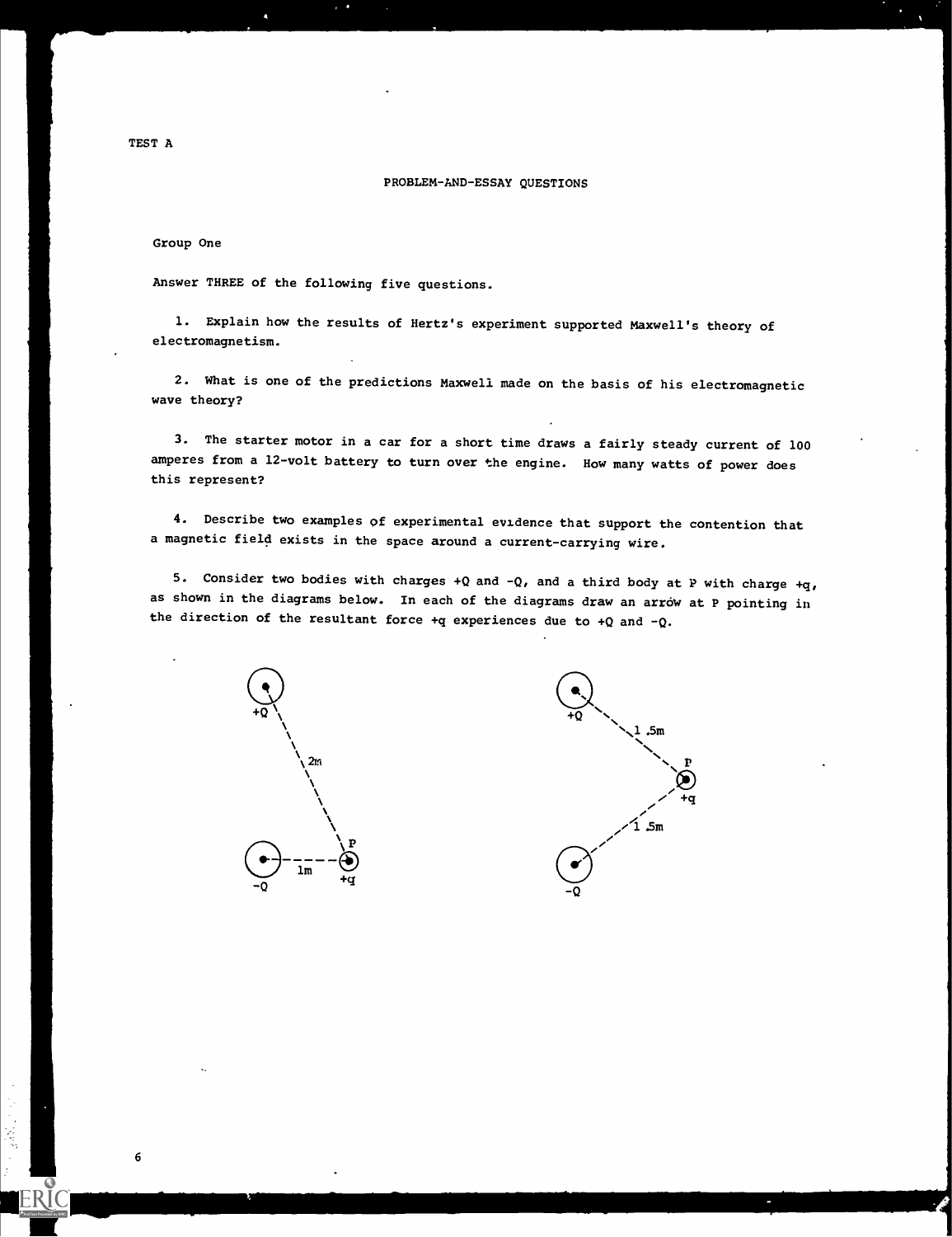#### PROBLEM-AND-ESSAY QUESTIONS

#### Group Two

 $\mathbf{r}$ 

**ERIC** 

Answer ONE of the following two questions.

6. With the aid of a diagram showing the essential parts oi a transformer, explain how a transformer works.

7. Young's double-slit experiment demonstrated the interference of light waves. With the aid of a diagram describe how the experiment is done and explain why interference is observed.

计计算 经基本管理

 $7/8$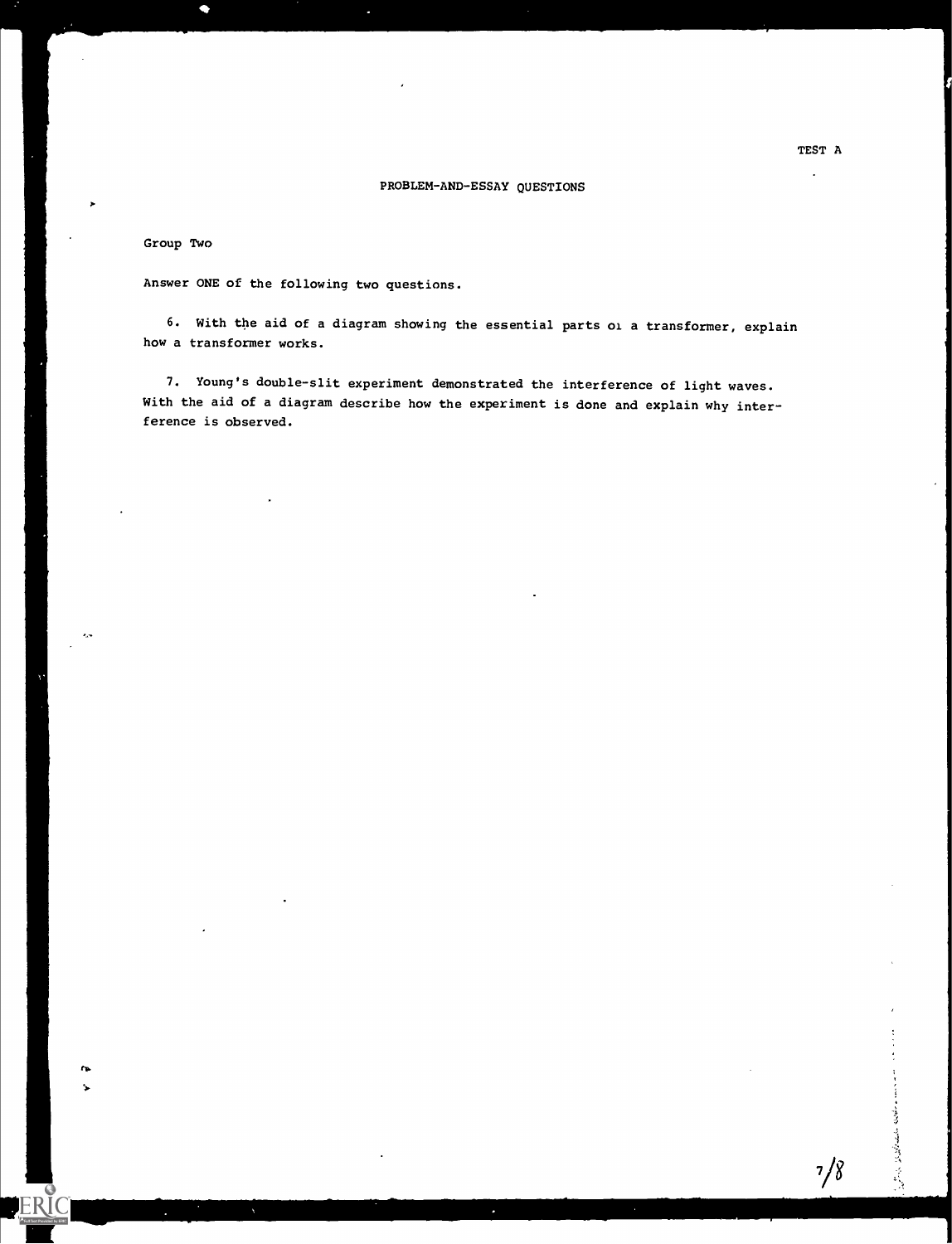## Test B

#### Directions

 $\mathcal{C}$ 

S. t.

t

**ERIC** 

 $\ddot{\phantom{a}}$ 

This test consists of fifteen multiple-choice questions and seven problem-and-essay questions, divided into two groups. Answer ALL multiple-choice questions by marking the letter corresponding to the one best answer. Answer THREE of the problem-and-essay questions from Group One and ONE from Group Two. Spend about 15 minutes on the multiple-choice questions, 5 minutes on each of the problem-and-essay questions from<br>Group One and 10 minutes on the model of the problem-and-essay questions from Group One and 10 mirutes on the problem-and-essay question from Group Two.

NOTE: Equations that may be useful in this test are given below.

Equations :

$$
F_{AB} = \frac{kq_Aq_B}{R^2}
$$
  

$$
v = f\lambda
$$
  

$$
P = IV = I^2R
$$
  

$$
F = qvB
$$

 $9/10$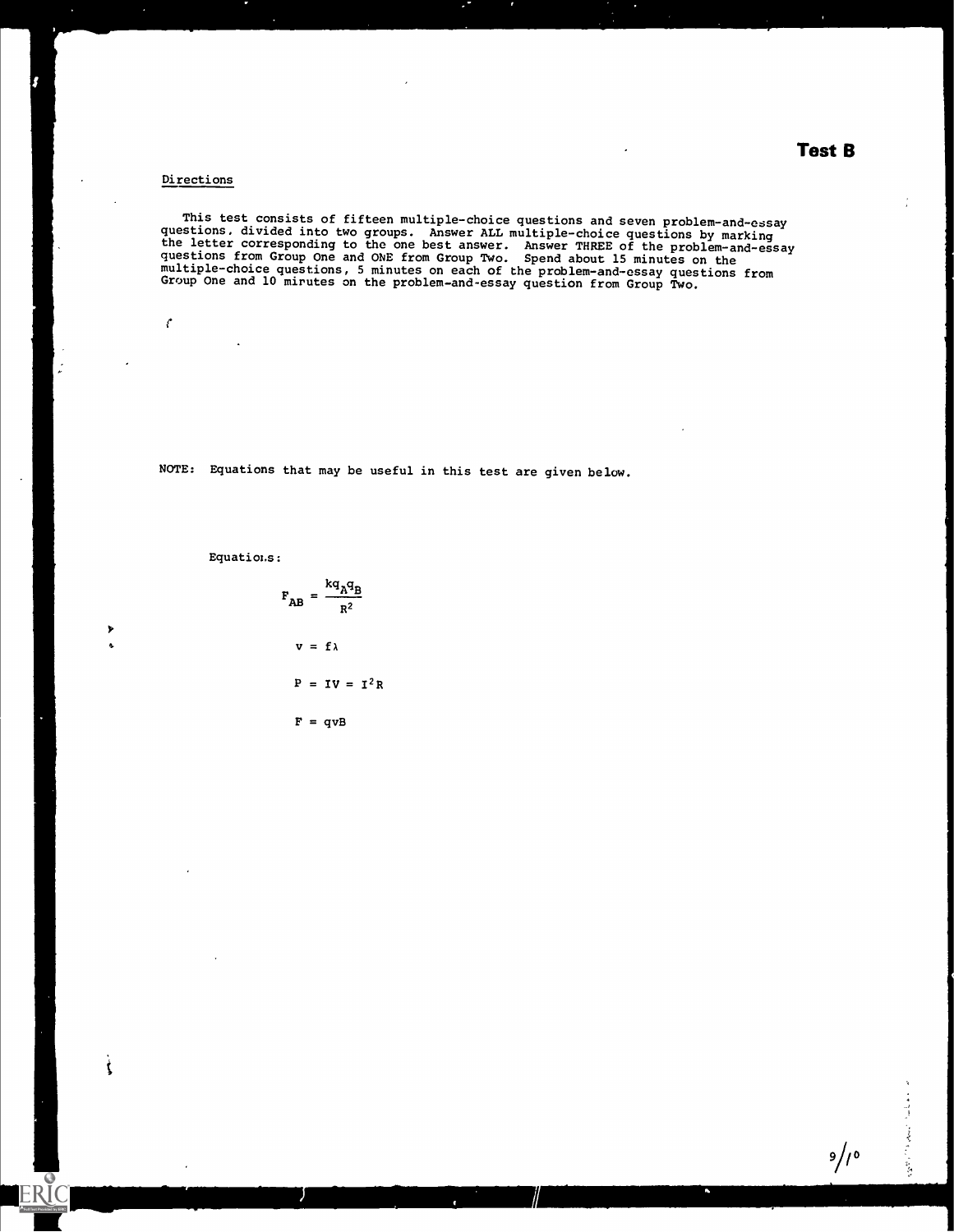1. Which of the following graphs best represents the way the force one small charged body exerts on another changes when the distance between their centers is changed?



2. ALL EXCEPT ONE of the following satisfy the definition of a field as given in the text. Find the exception.

A. water temperature in Lake Michigan

B. density of smoke in the air above New York

C. noise level in a stadium during a baseball game

D. depth of snow on the ground during a blizzard

E. the total number of babies born in the United States during 1965

3. Which of the following is not an electromagnetic wave phenomenon?

- A. radar
- B. ultraviolet light
- C. sound

#### D. x-radiation

4. A coulomb is a unit of

- A. resistance.
- B. power.
- C. current.
- D. potential difference.
- E. charge.

L' i.

TEST B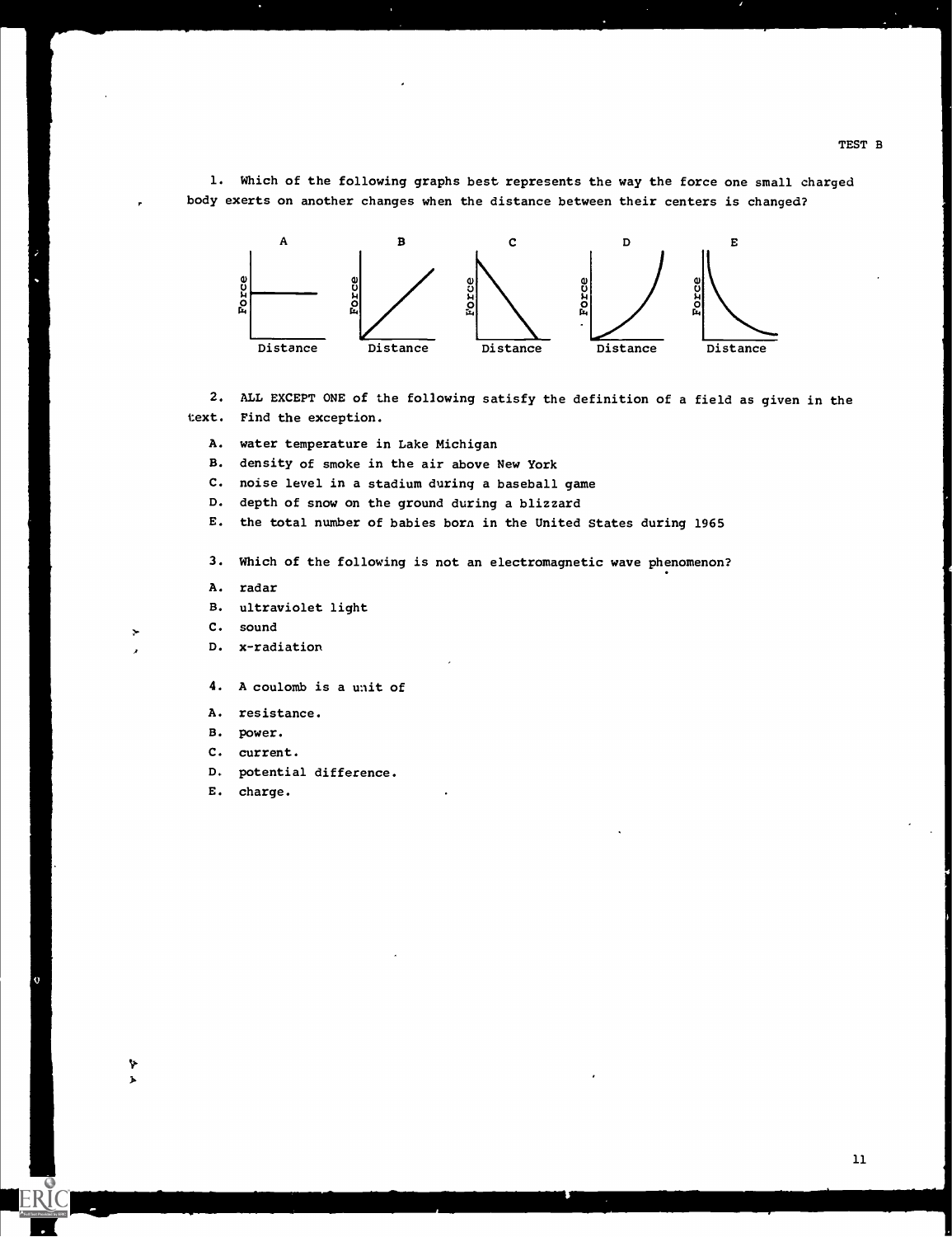TEST B

Questions 5, 6 and 7 list the names of scientista'who made significant contributions in the study of light. Select the statement from the list below that best desciibes the contribution of the particular scientist.

- A. showed that light exhibits the phenomenon of interference
- B. found that color is not an inherent property of an object, but depends on how the object reflects and absorbs the various colored rays that strike it
- C. invented a plastic sheet that would polarize light
- D. developed a mathematical wave theory of light
- 5. Young
- 6. Fresnel
- 7. Newton

8. In a vacuum, electromagnetic radiations such as radio waves, light, x rays and gamma rays have the same

- A. wavelength.
- B. frequency.
- C. period.
- D. speed.
- E. amplitude.

9. A narrow beam of light strikes a block of ordinary glass at the angle shown in the diagram. Which arrow in the diagram best represents the direction of the beam within the glass?



Question 10 refers to the following diagram and statement.

| $\mathbf{P}$ | A                       | в |  |
|--------------|-------------------------|---|--|
| $\bigoplus$  | $\bullet$ $\rightarrow$ |   |  |

A positively charged pith ball is located at point P. The electric field (magnitude and direction) at point A due to the charge at P is represented by the vector shown.

10. Which vector best represents the electric field at point B due to the charge at P?

 $B.$  $D.$  $E \cdot -$ 

 $A -$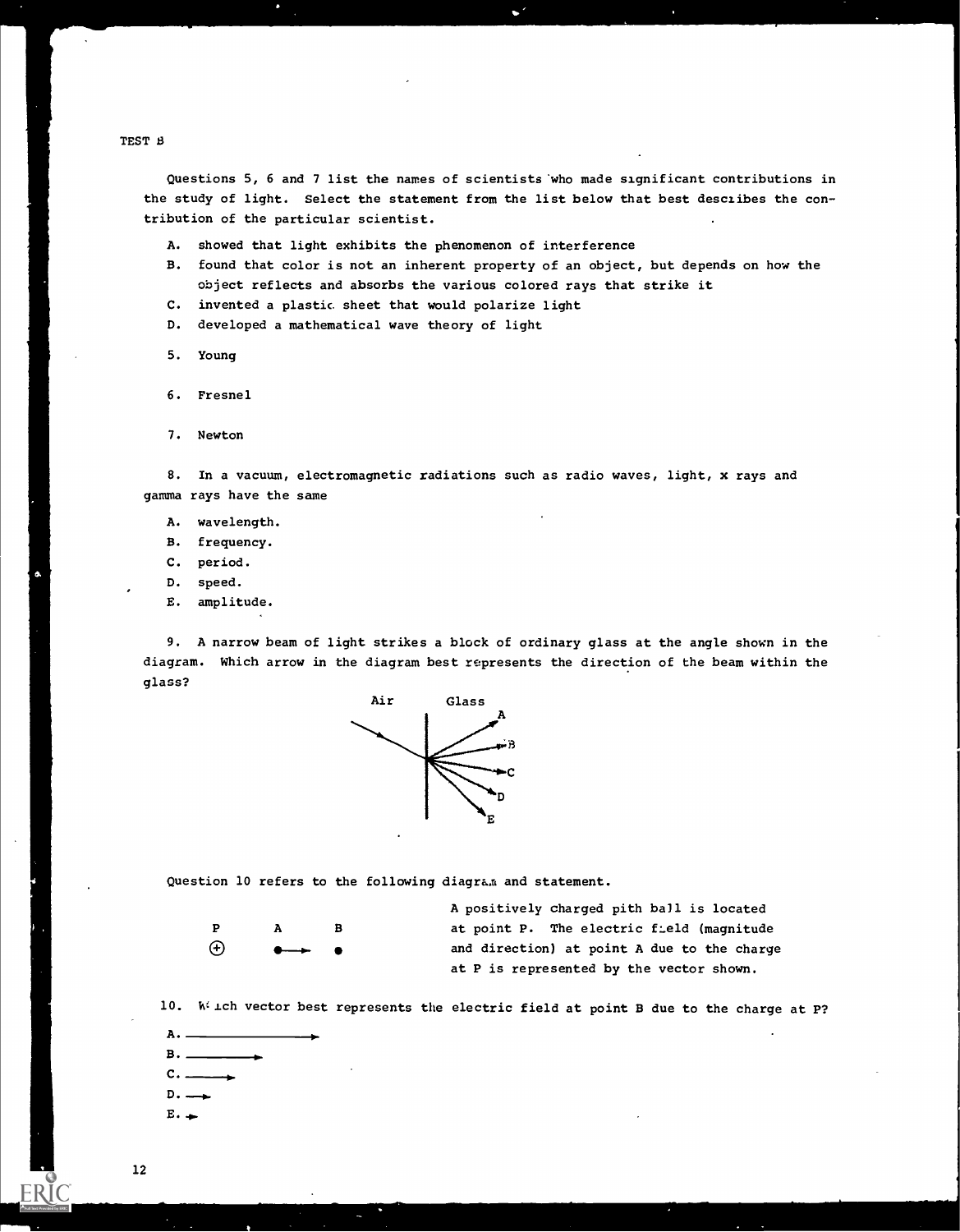11. Gravitational and electrostatic (coulomb) forces are similar in many ways but differ in others. Which one of the following statements is not true for both gravitational and electrostatic forces?

- A. The force varies as 1/R2.
- B. The force depends upon the quantity (mass or charge) on which the force acts.
- C. The force can be attractive and repulsive.
- D. The force Jaw can be tested in the laboratory.
- 12. The Angstrom (A) is a unit of
- A. mass.
- B. time.
- C. speed.
- D. length.

13. The direction of the electric field in a plane electromagnetic wave is

- A. perpendicular to the magnetic field and in the direction of the wave's propagation.
- B. perpendicular to the magnetic field and perpendicular to the direction of the wave's propagation.
- C. parallel to the magnetic field.
- 14. The wavelength of visible light is most nearly the same as
- A. the length of a football field.
- B. your height.

 $\mathbf{1}$ 

Ì

- C. the diameter of an apple.
- D. the diameter of a pencil.
- E. the the ckness of a soap bubble.

15. A conclusion that could be drawn from the experiment of Michelson and Morley was that

- A. the speed of light is greater in a vacuum than in glass.
- B. light is an electromagnetic radiation.
- C. the earth moves through the ether.
- D. light consists of particles, not waves.
- E. there is no ether.

TEST B

 $13/14$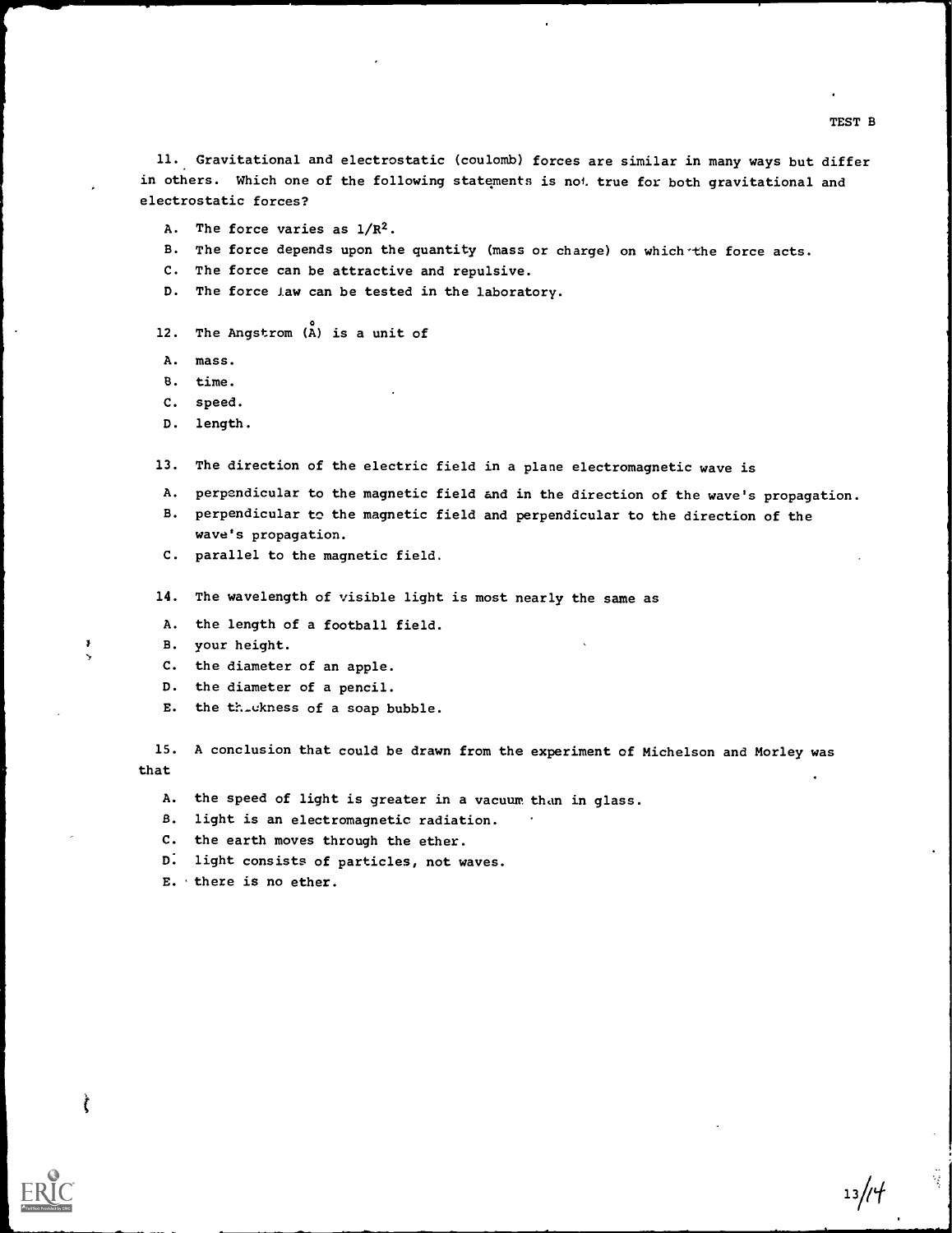#### PROBLEM-AND-ESSAY QUESTIONS

#### Group One

Answer THREE of the following five questions.

1. The introduction of inexpensively transmitted electrical power late in the nineteenth century had profound effects on the structure of American society. State and discuss briefly two of these effects.

2. Discuss the objection to Newton's theory of color raised by nature philosophers such as Schelling and Goethe.

3. Describe the term "field" as it is used in physics.

4. Describe one property of x rays that makes them suitable for medical diagnosis of bone fractures.

5. State one reason for the conclusion that electromagnetic waves carry energy.

#### Group Two

re de la contrada de la contrada de la contrada de la contrada de la contrada de la contrada de la contrada de<br>En la contrada de la contrada de la contrada de la contrada de la contrada de la contrada de la contrada de la

Answer ONE of the following two questions.

6. Why is the sky blue?

7. Consider a wire 1pop between magnetic poles, as shown below. Discuss the physical principles involved when this apparatus is used as a generator of electric current.



 $15/16$ 

こう さんない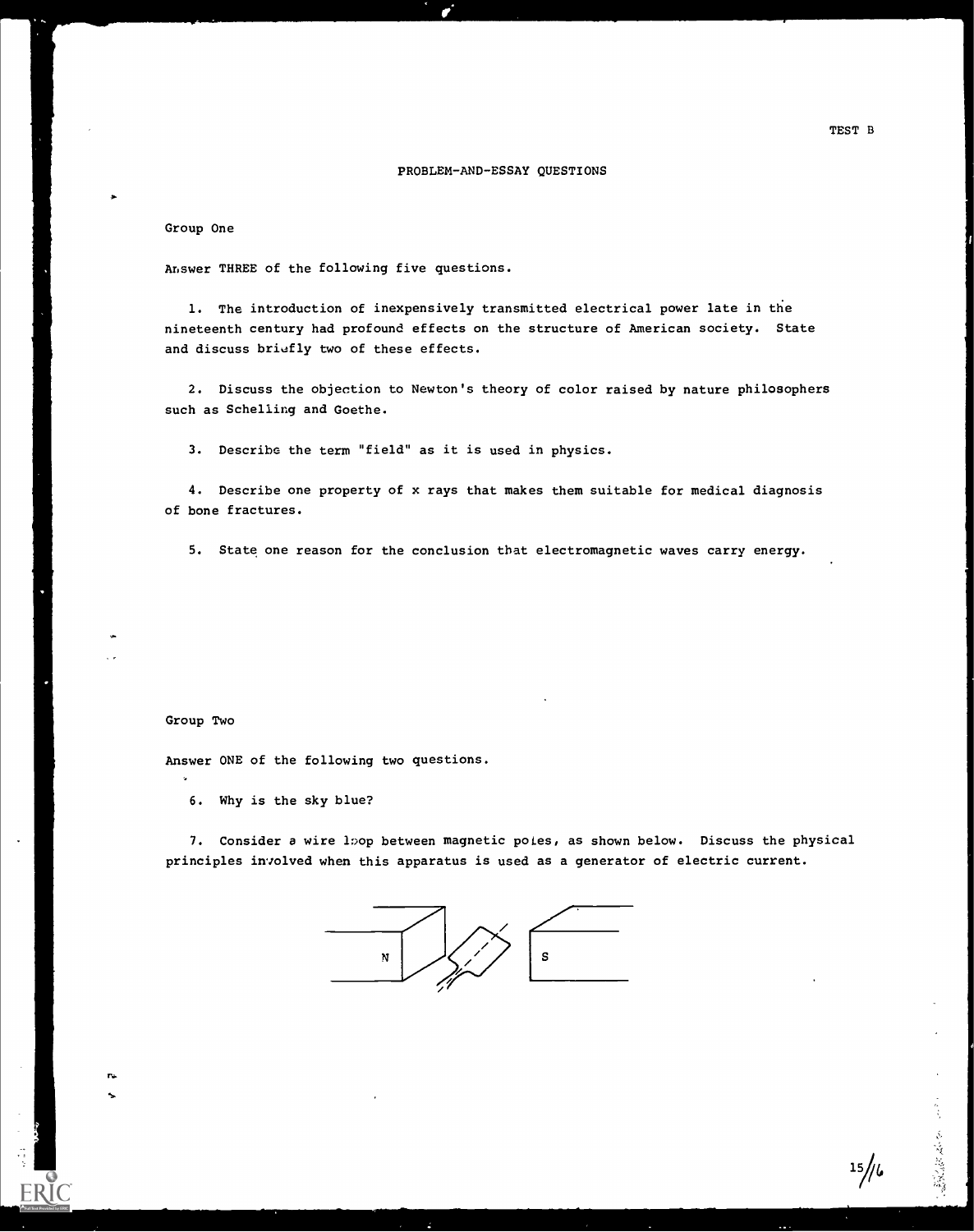### Directions

Answer ALL forty multiple-choice questions by marking the letter corresponding to the one best answer.

NOTE: Equations that may be useful in this test are given below.

 $\mathbf{v}$ 

Equations:

 $\blacktriangleright$ s

 $\begin{array}{c}\n\bullet \\
\bullet\n\end{array}$ 

ERIC



医三苯乙酰 医血管直肠造液瘤

 $17/8$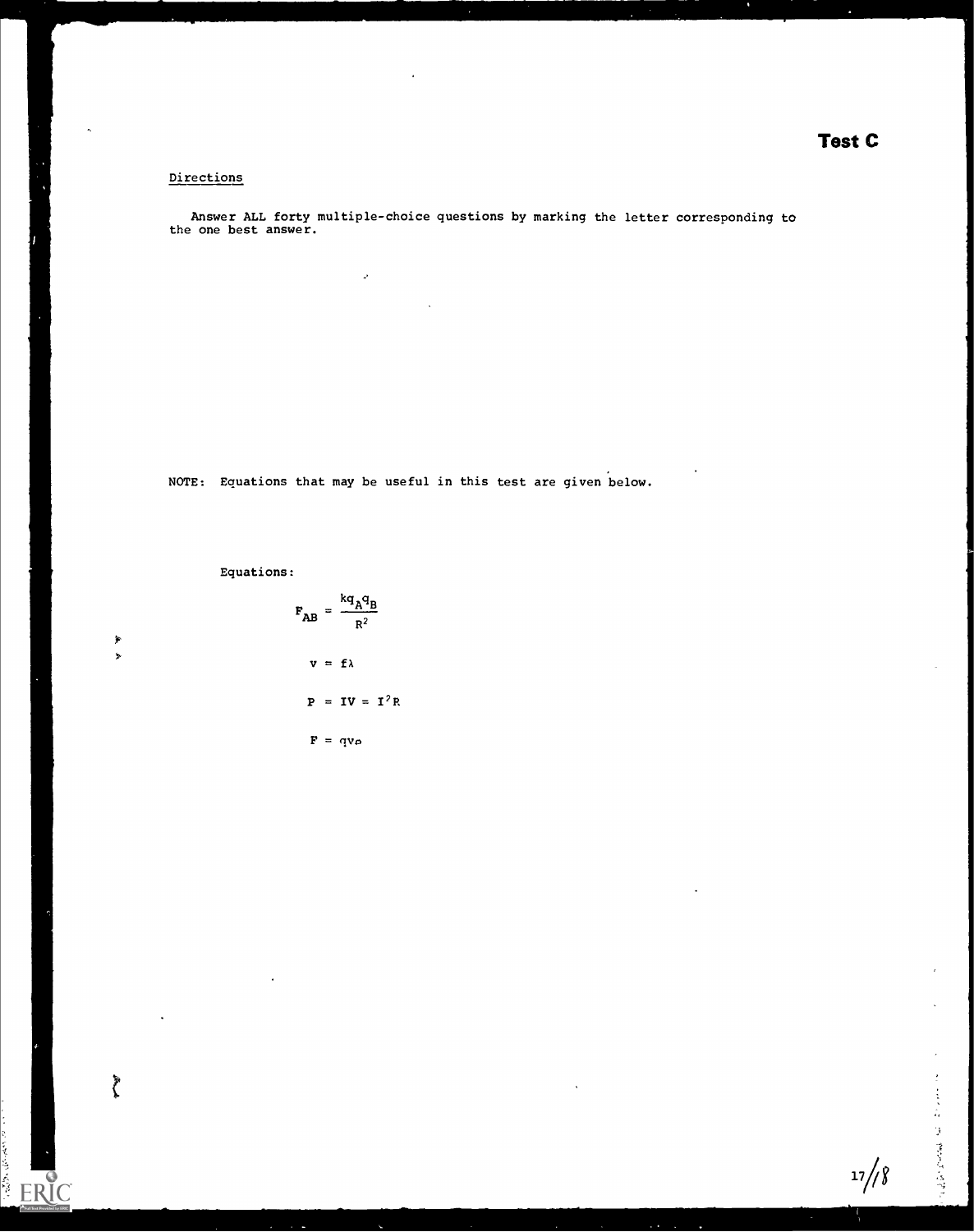1. A unit of electric potential difference is the

A. ampere.

B. ohm.

C. volt.

D. joule.

E. coulomb.

2. Arrange the following units of length in order of increasing magnitude.

- 1. centimeter
- 2. angstrom

3. meter

The correct arrangement is

A. 1, 2, 3.

- B. 2, 3, 1.
- C. 3, 1, 2.
- D. 2, 1, 3.
- E. 3, 2, 1.

3. The equations that led to the prediction that light is an electromagnetic phenomenon were derived by

- A. Coulomb.
- B. Oersted.
- C. Faraday.
- D. Maxwell.

÷

þ  $\mathbf{z}$  E. Ampere.

4. ALL EXCEPT ONE of the following satisfy the definition of a field as given in the text. Find the exception.

- A. water temperature in Lake Michigan
- B. density of smoke in the air above New York
- C. noise level in a stadium during a baseball game
- D. depth of snow on the ground during a blizzard
- E. the total number of babies born in the United States during 1965

一本 スティー ひとうしょう はつない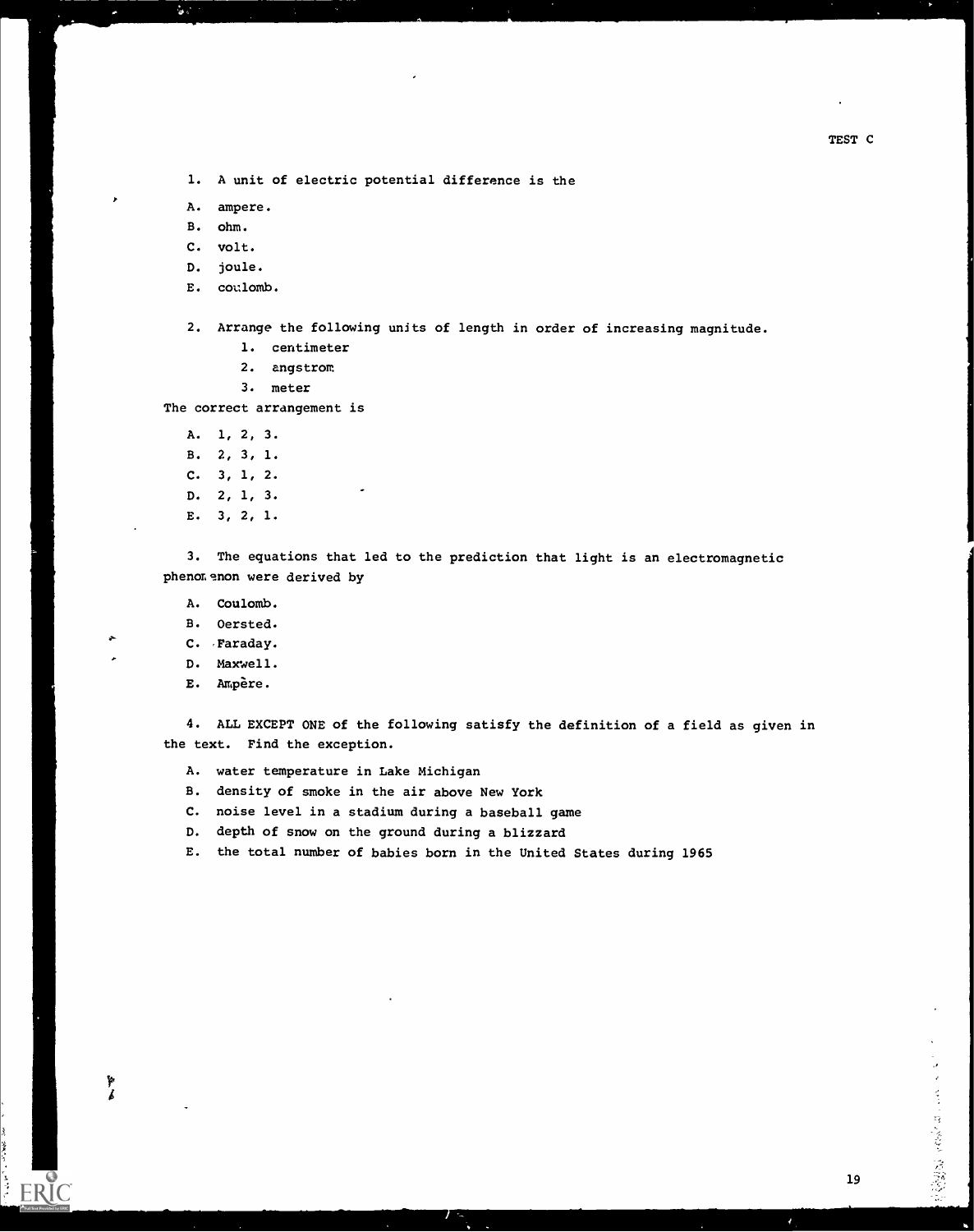TEST C

 $\ddot{\cdot}$ 

5. Which one of the following statements is correct?

- A. Electricity and magnetism are unrelated phenomena.
- B. Magnets can produce electric currents, but electric currents cannot produce magnetic fields.
- C. Magnets can produce electric currents and electric currents can produce magnetic fields.
- D. Electric currents cannot produce magnetic fields.
- E. Electricity and magnetism are identical properties of lodestones.

6. Two uncharged conducting spheres are suspended by nylon threads and touch each other. With a positively charged rod held near sphere 1 the two spheres separate. The charges on the two spheres will be

|    | Sphere 1 | Sphere 2                                |
|----|----------|-----------------------------------------|
| А. | none     | ٠<br>positive                           |
| в. | negative | positive                                |
| c. | none     | none                                    |
| D. | negative | none<br>$\mathcal{F}$<br>$\overline{1}$ |
|    | ۰        |                                         |

7. The electric field vector at a point in an electrostatic field indicates

- 1.' the magnitude of the electrostatic force exerted per unit charge at that point.
- 2. the direction of the electrostatic force exerted per unit charge at that point.
- 3. the electric charge at that point.

Which of the above correctly describe(s) a property of the electric field vector?

- A. <sup>3</sup> only
- B. 1 and 2 only
- C. 1 and 3 only
- D. <sup>2</sup> and 3 only
- E. 1, 2 and <sup>3</sup>

8. A narrow beam of light emerges from a block of ordinary glass in the direction shown in the diagram. Which arrow in the diagram best represents the path of the beam within the glass?

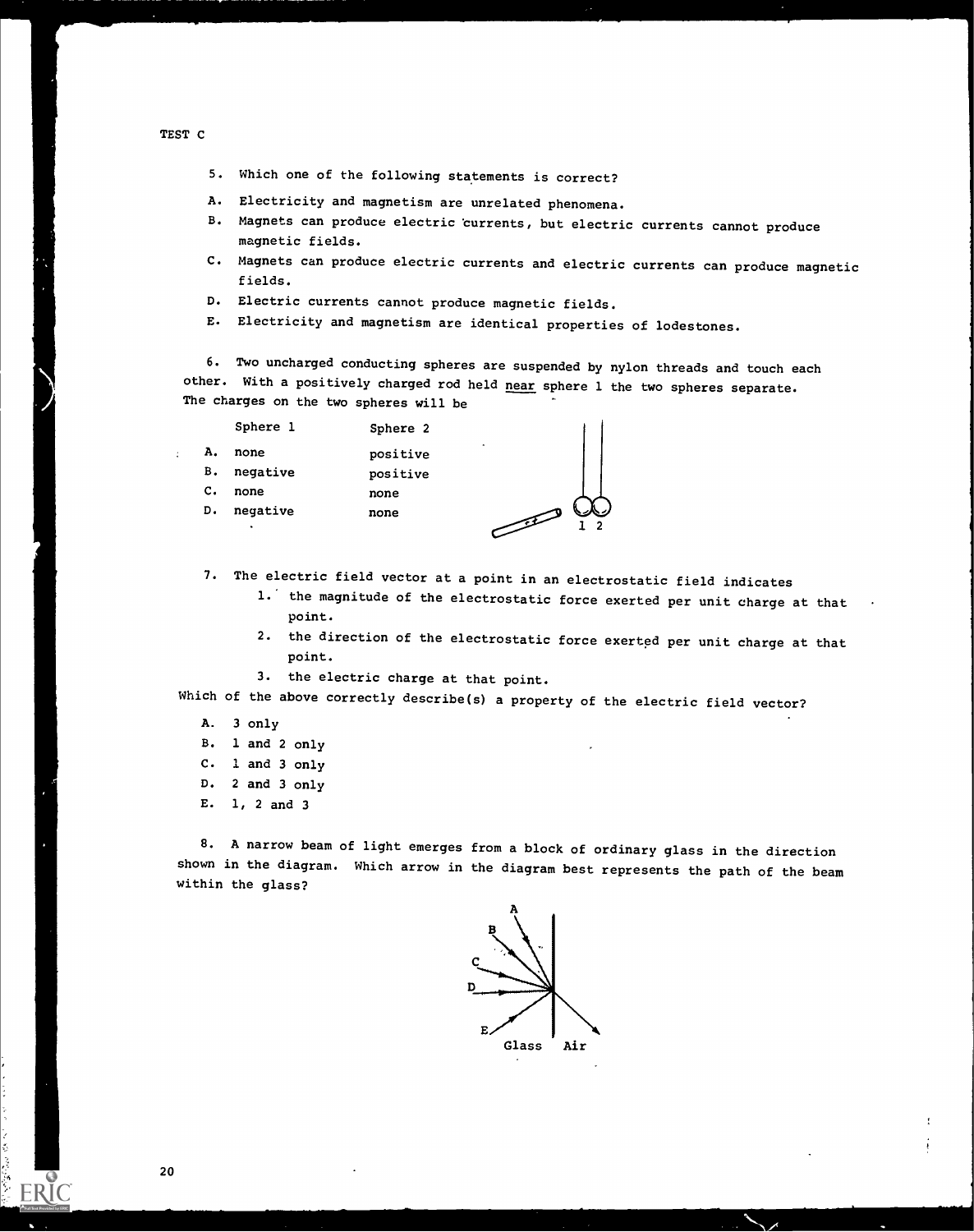9. Newton's synthesis of terrestrial and celestial mechanics incorporated the work of Kepler and Galileo. In a similar way, the work of Oersted and Faraday was incorporated in the synthesis made by

- A. Ampère.
- B. Hertz.
- C. Maxwell.
- D. Gilbert.

 $\epsilon$ 

ţ

ER

- 10. A glass prism separates white light into the colors of the spectrum because
- A. light is reflected inside the prism.
- B. different frequencies of light move with different speeds in the prism.
- C. different frequencies of light superpose in the prism.
- D. electromagnetic energy is dissipated inside the prism.

11. Which of the following graphs best represents the way the force one small charged body exerts on another changes when the distance between their centers is changed?



12. Which of the following graphs best represents the force on a charged particle moving across a uniform magnetic field when the particle's speed increases?

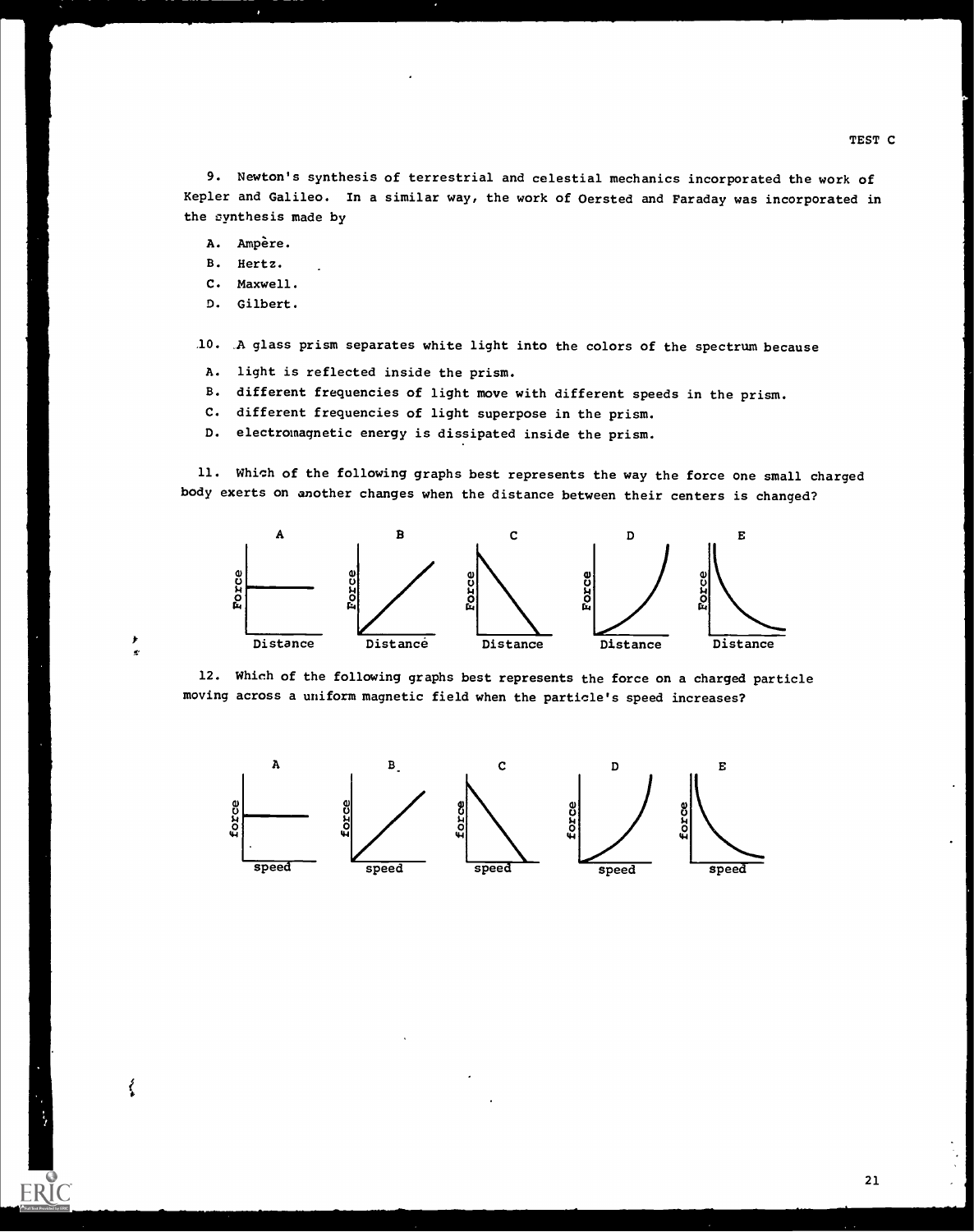#### TEST C

 $\ddot{\varphi}^{\dagger}$ 

13. A conclusion drawn from the experiment of Michelson and Mcrley was that

A. the speed of light is greater in a vacuum than in glass.

- B. light is an electromagnetic radiation.
- C. the earth moves through the ether with the speed of light.
- D. light consists of particles, not waves.
- E. there is no ether.

¢

14. Which of the following is not an electromagnetic wave phenomenon?

- A. radar
- B. ultraviolet light
- C. sound
- D. x-radiation

15. Which of the following produce(s) a magnetic field?

- 1. an electric current in a wire
- 2. a moving charged particle
- 3. a changing electric field
- A. 1 only
- B. 1 and 2 only
- C. 1 and 3 only
- D. 2 and 3 only
- E. 1, 2 and 3

16. In a vacuum, electromagnetic radiations, such as radio waves, light, x rays and gamma rays have the same

- A. wavelength.
- B. frequency.
- C. period.
- D. speed.
- E. amplitude.

17. P watts of power are dissipated in the form of heat when a current I flows through a heater coil whose resistance is R. If the current through the coil is doubled, how much power will be dissipated in the form of heat?

- A. 1/4 P watts
- B.  $1/2$  P watts
- C. P watts
- D. 2P watts
- E. 4P watts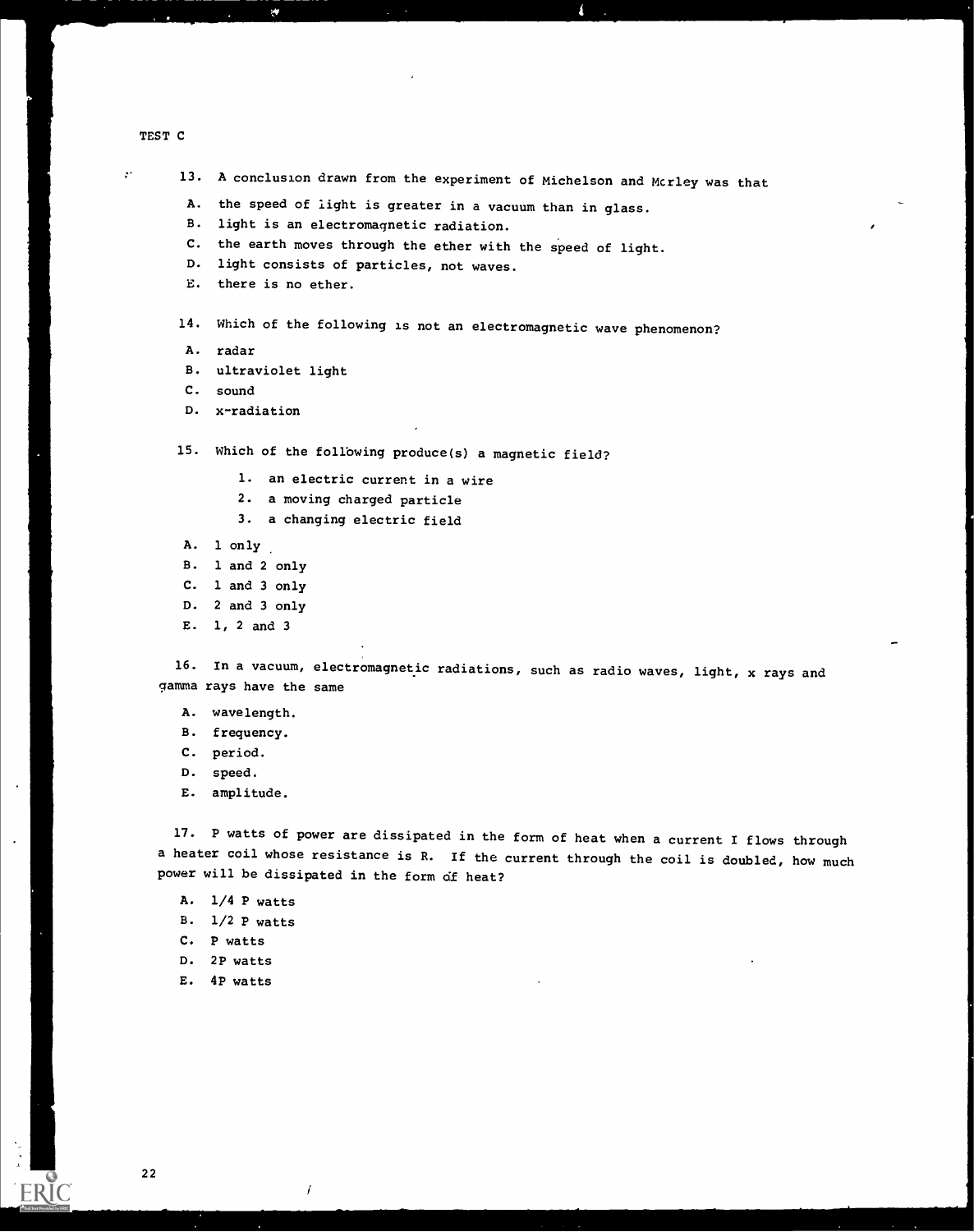18. Gravitational and electrostatic (Coulomb) forces are similar in many ways but differ in others. Which one of the following statements is not true for both gravitational and electrostatic forces?

- A. The force varies as  $1/R^2$ .
- B. The force depends upon the quantity (mass or charge) on which the force acts.
- C. The force can be attractive and repulsive.
- D. The force law can be tested in the laboratory.
- 19. The direction of the electric field in a plane e:ectromagnetic wave is
- A. perpendicular to the magnetic field and perpendicular to the direction of the wave's propagation.
- B. perpendicular to the magnetic field and in the direction of the wave's propagation.
- C. parallel to the magnetic field.

20. A wire carrying a large and constant electric current passes through the center of and perpendicular to a piece of cardboard, as shown at right. If iron filings are sprinkled on the cardboard, how will they arrange themselves?



21. A person whose eyes are located at point P is looking into the mirror. Which of the numbered cards can he see reflected in the mirror?

- A. 1 and 4
- B. 2 and 3

no,

- C. 1, 2 and 3
- D. 1, 2, 3 and 4



22. The wave and particle models of light predict contradictory values of the velocity of light when used to explain

- A. relection of light.
- B. refraction of light.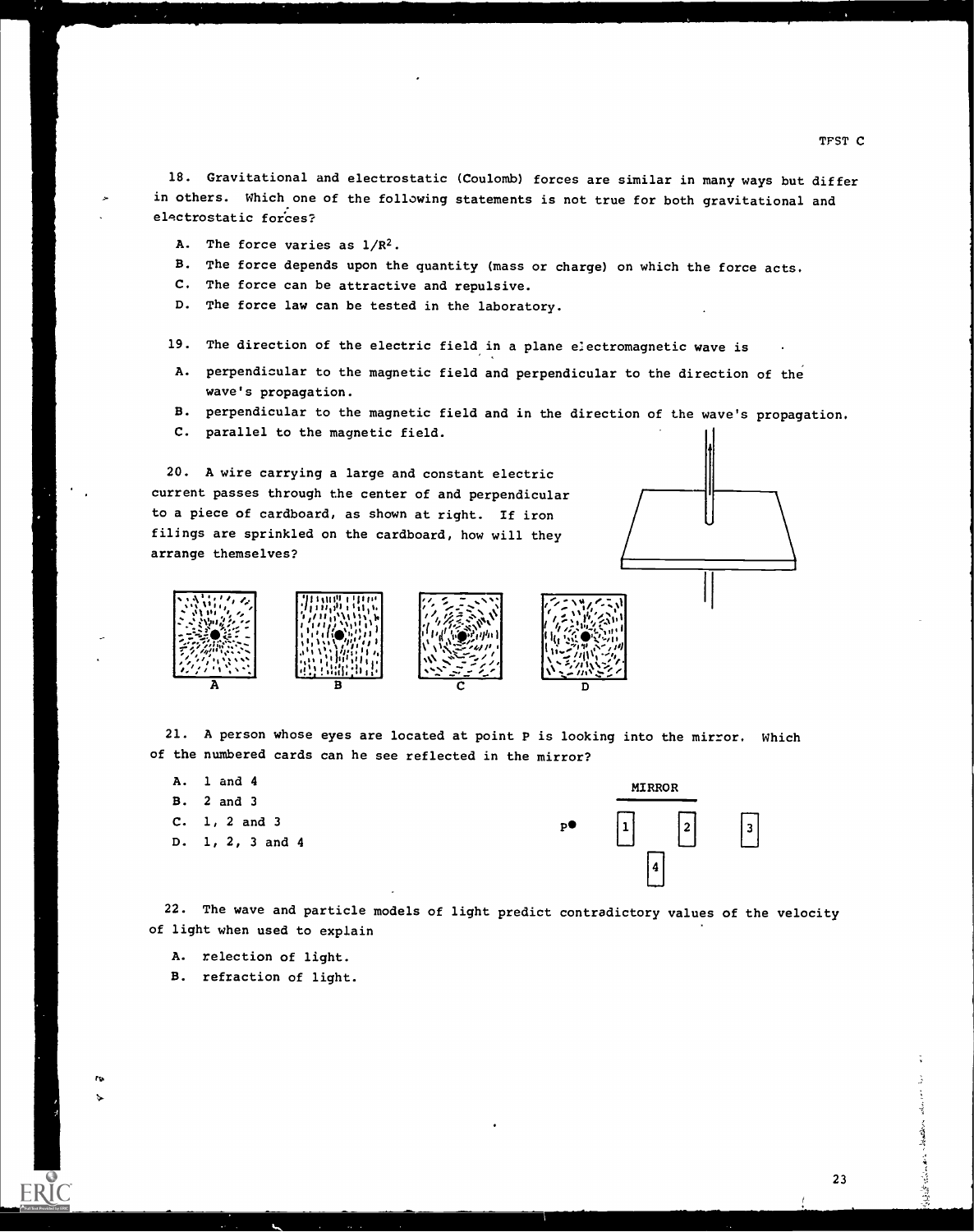TEST C

23. Consider the following:

- 1. a wire loop surrounding a wire with a steady current.
- 2. a magnet dropping through a wire loop.
- 3. a stationary charged sphere at the center of a wire loop.

In which of the above is a current produced in the wire loop?

- A. 1 only
- B. 2 only
- C. 3 only
- D. 1 and 3 only
- E. 2 and 3 only

24. Which of the following is the chief physical principle on which the operation of an electric generator depends?

- A. A current is induced in a wire moving through a magnetic field.
- B. The electric field strength varies as the inverse square of the distance from a charge.
- C. Two current-carrying wires exert forces on one another.<br>D. An alternating current produces electromagnetic redicti
- An alternating current produces electromagnetic radiation.
- 25. The Angstrom  $\hat{A}$  is a unit of
- A. mass.
- B. time.
- C. speed.
- D. length.

26. Which of the following could you measure to find your true motion through space?

- A. apparent speed of light
- B. speed of the motion relative to the ether
- C. speed of the motion relative to some stationary object<br>D. none of the above
- none of the above

27. A vertical wire hidden in a wall is carrying a direct current. What piece of equipment might help you find the location of the wire?

- A. transformer
- B. dc generator

C. compass

D. radio receiver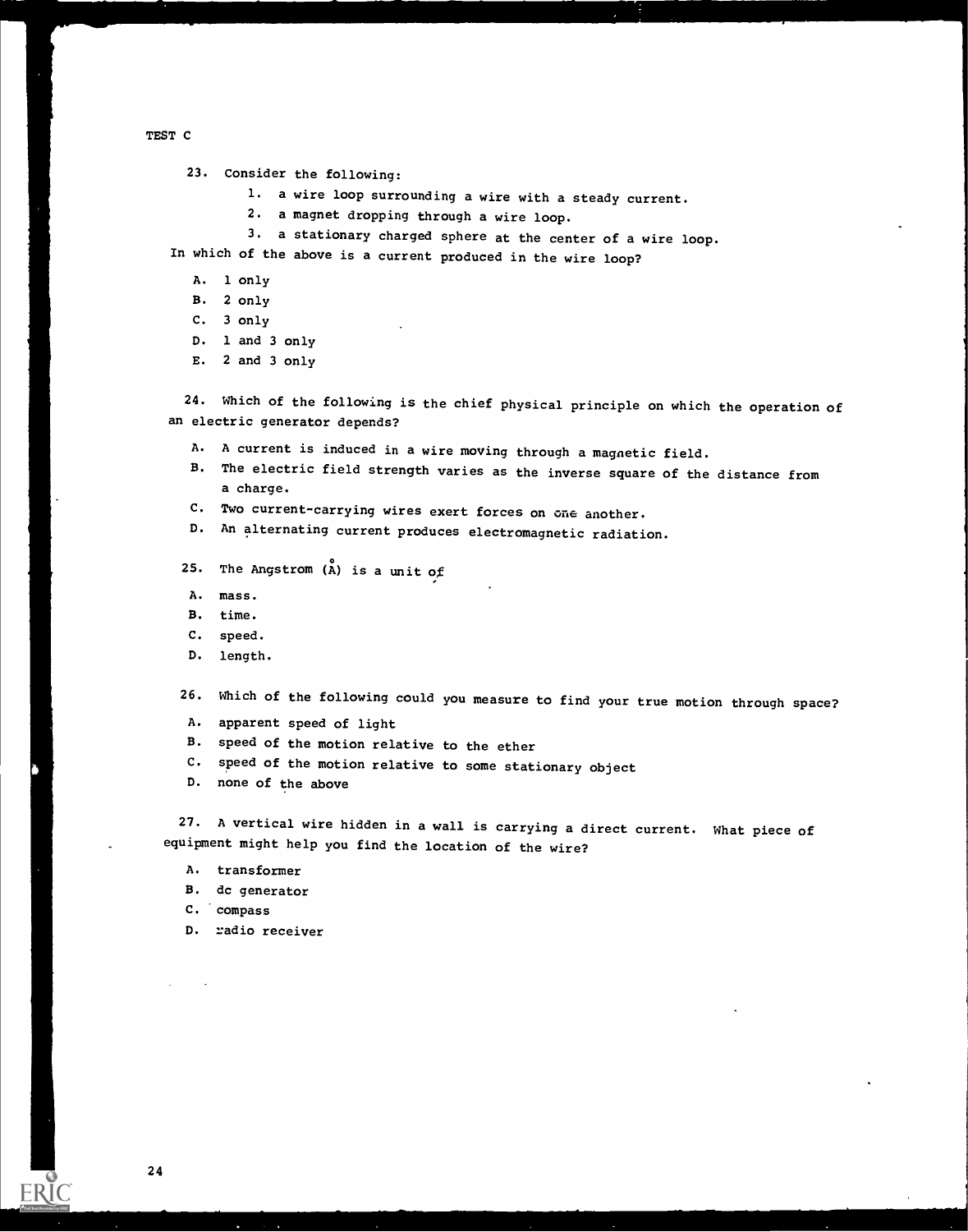28. Two identically charged small spheres are at a distance r meters apart. If the distance is doubled to 2r meters, the force exerted on each sphere will

- A. change to 4 times the original value.
- B. change to 2 times the original value.
- C. not change.
- D. change to 1/2 the original value.
- E. change to 1/4 the original value.

29. In the apparatus shown at right, a beam of positively charged particles is  $|N|$ directed horizontally into the field between two magnets. What is the effect of the magnetic field?



A. The particles continue in the same direction with the same speed.

B. The particles are accelerated toward the S magnetic pole.

C. The particles are accelerated toward the N magnetic pole.

D. The particles are accelerated upward.

Questions 30, 31 and 32 list the names of scientists who made significant contributions in the study of light. Select the statement from the list below that best describes the contribution of the particular scientist.

- A. Light exhibits the phenomenon of interference.
- B. Color is not an inherent property of an object, but depends on how the object reflects and absorbs the various colored rays that strike it.
- C. Invented a plastic sheet that would polarize light.
- D. Developed a mathematical wave theory of light.
- 30. Young
- 31. Fresnel
- 32. Newton

33. Three identical metal balls A, B and C are mounted on insulating rods. Ball A has a charge +q, while balls B and C are uncharged. Ball A is brought into contact momentarily with ball B, and then with ball C. At the end of this experiment, the charge on ball A will be

A. +q.

 $B. +q/2.$ 

- $C. +q/3.$
- $D. +q/4.$

1".

E. No charge remains on A.

TEST C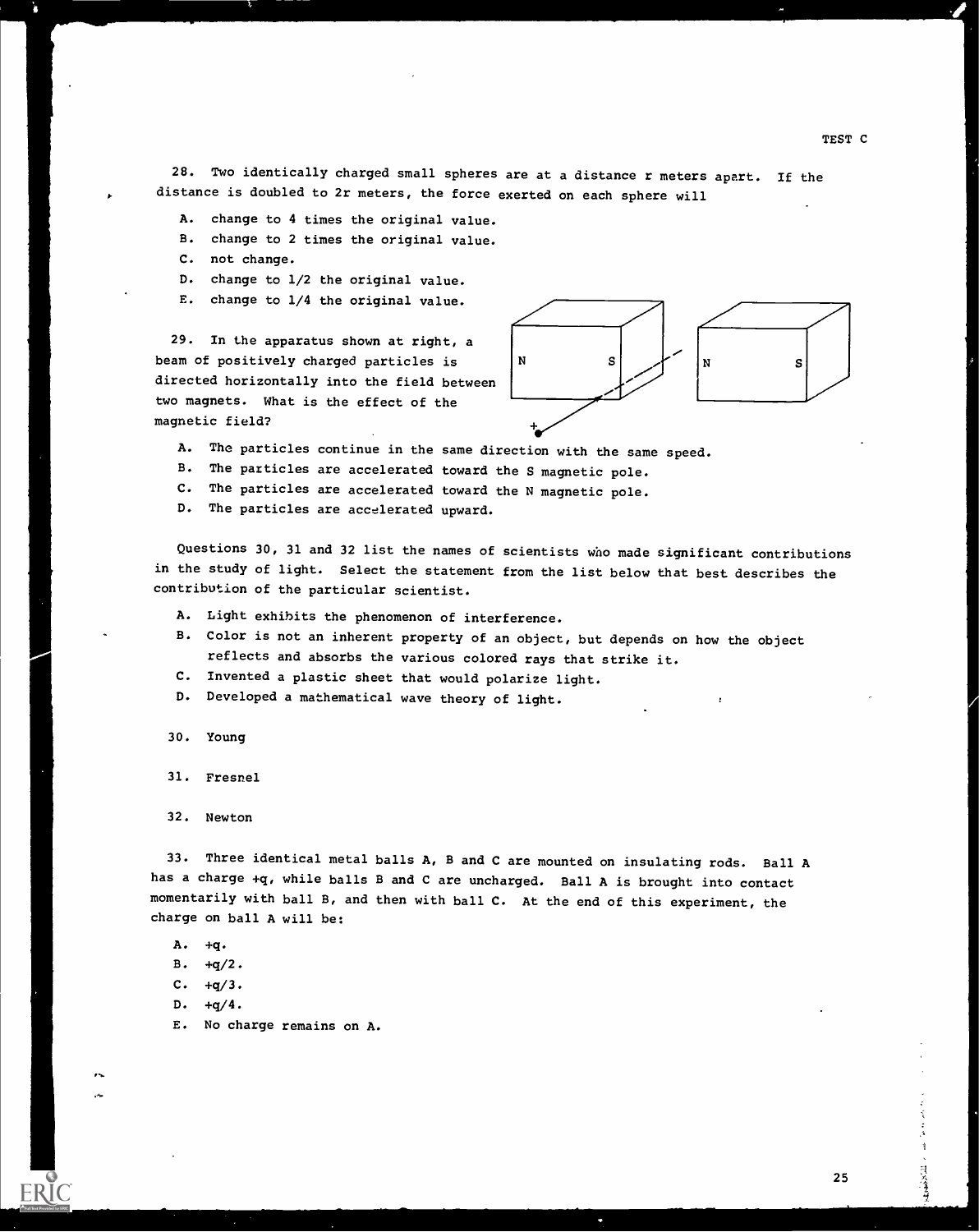TEST C

Y.

Questions 34, 35 and 36 list the names of scientists who made significant contributions to the study of electromagnetic phenomena. Select the statement that best describes a contribution of the particular scientist.

- A. Two current-carrying wires exert forces on each other.  $\mathcal{G}_\infty(\mathcal{C})$
- B. An electric field changing with time generates a magnetic field.
- C. An electric current exerts a force on a magnet.
- D. A magnetic field changing with time can cause a current to flow in a wire.
- 34. Maxwell
- 35. Ampere
- 36. Faraday

37. An electric motor that draws a two-ampere current when operating at 110 volts can do work at the rate of

- A. 55 watts.
- B. 110 watts.
- C. 220 watts.
- D. 440 watts.

38. Which one of the following scientists first demonstrated experimentally that the earth behaves like a large magnet?

- A. Gilbert
- B. Oersted
- C. Faraday
- D. Maxwell
- E. Ampere

39. A charged particle moves through a uniform magnetic field. The effect of the field can change the particle's

- A. velocity.
- B. speed.
- C. energy.

40. A transformer can be used to change

- A. electrical energy into mechanical energy.
- B. mechanical energy into electrical energy.
- C. high voltage dc to low voltage dc.
- D. low voltage ac to high voltage ac.

 $\epsilon_{\rm D}$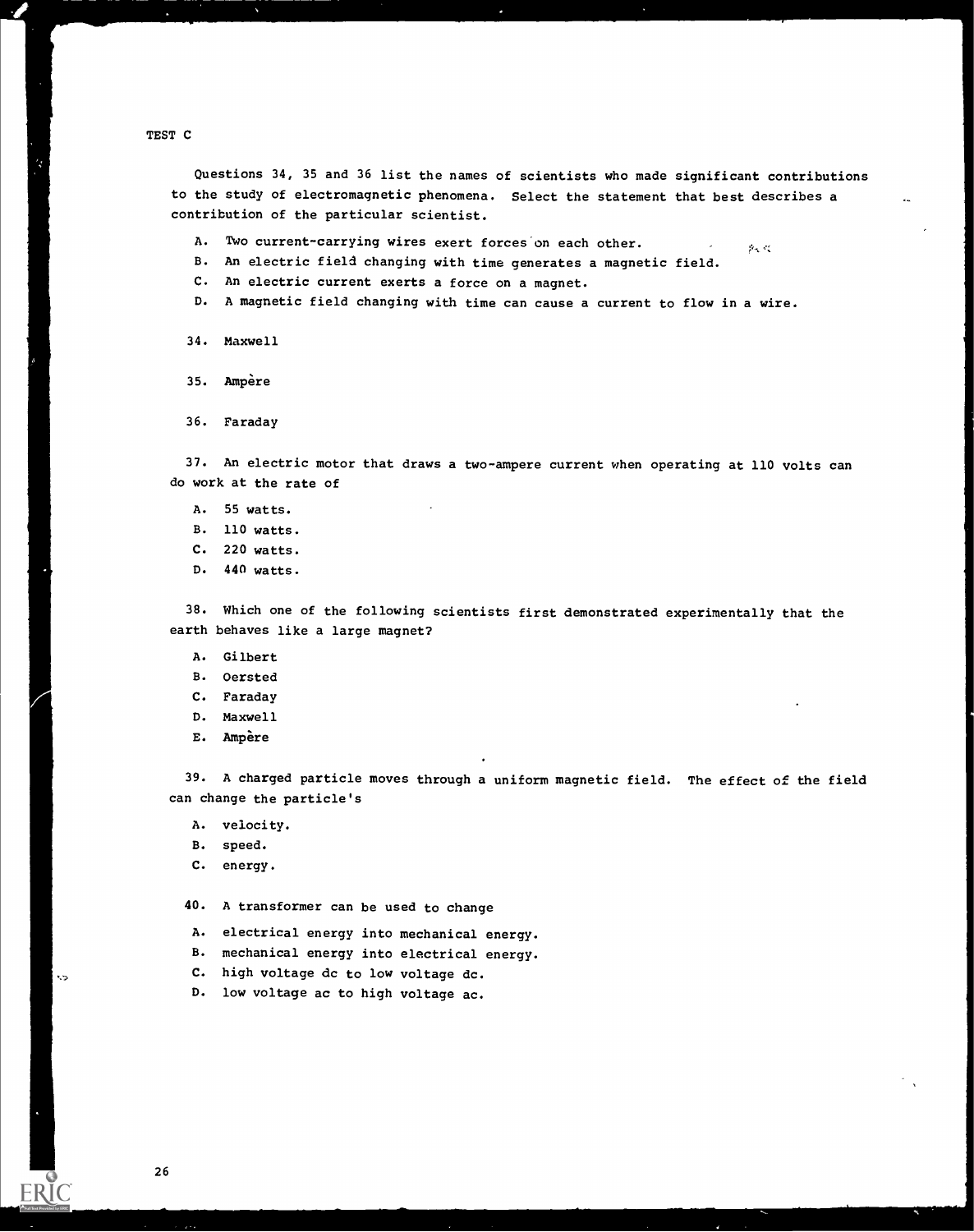## Test D

#### Directions

This test consists of eight questions in two groups. Answer only FOUR of the five<br>chione in Canau Care and The first of the first consistent and the five questions in Group One, and only TWO of the three questions in Group Two. Spend<br>about 5 minutes on each of the questiors from Group One, and 10 minutes on each of<br>the questions from Group The the questions from Group Two.

> / / / <sub>/</sub>  $\mathcal{L}$ 1' ,

NOTE: Equations that may bo useful in this test are given below.

 $\ddot{\phantom{a}}$ 

Equations:

 $\overline{a}$ 

with the contract of the contract of the contract of the contract of the contract of the contract of the contract of the contract of the contract of the contract of the contract of the contract of the contract of the contr ,.,

 $\zeta$ 

ER

$$
F_{AB} = \frac{kq_Aq_B}{R^2}
$$
  

$$
v = f\lambda
$$
  

$$
P = IV = I^2R
$$
  

$$
F = qvB
$$

 $27/28$ 

 $\frac{1}{2}$